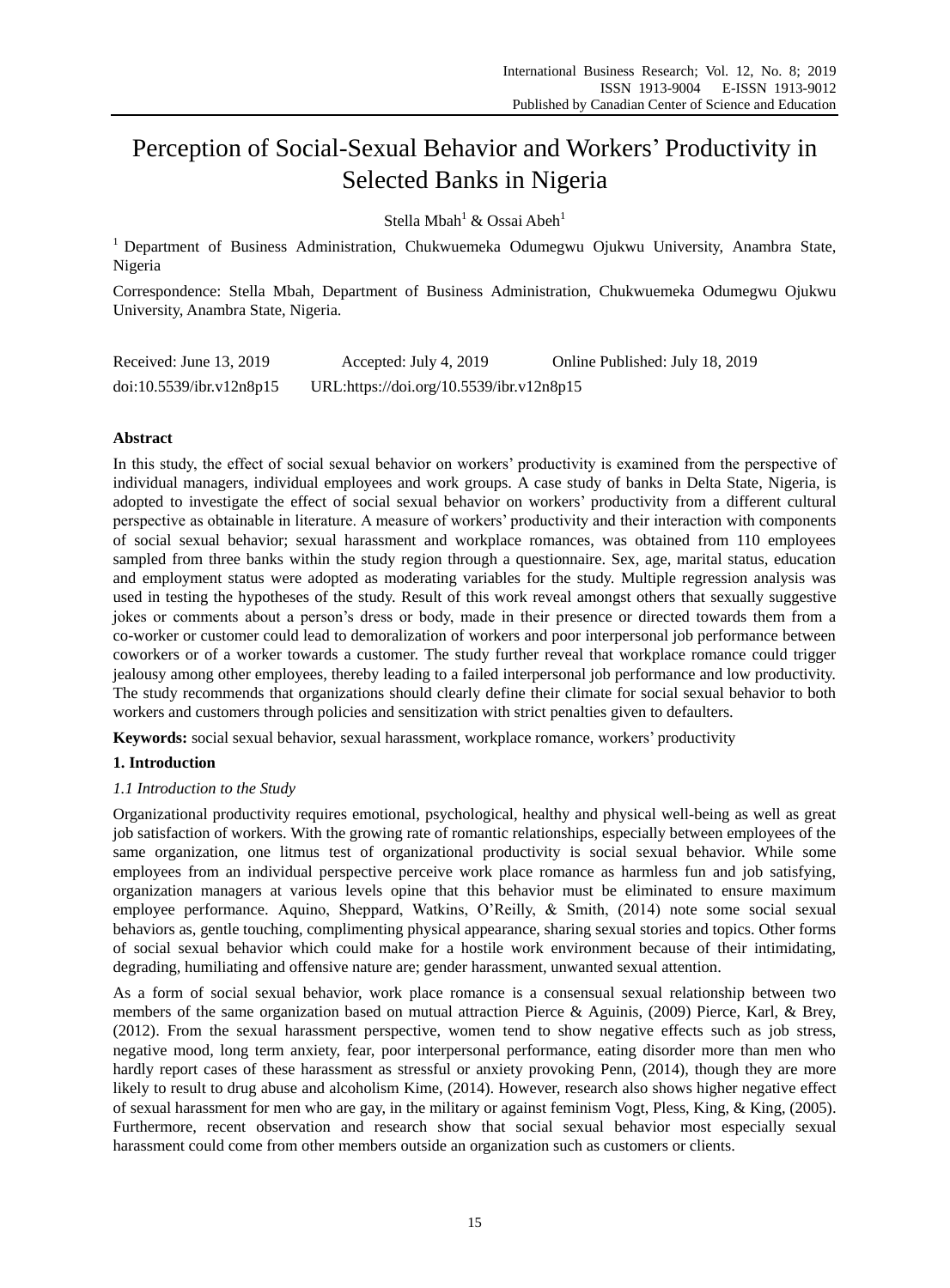## *1.2 The Study Problem*

Despite the gain of job satisfaction of individual workers from work place romance, organizations still view this in the same light as sexual harassment. For this reason some of them put up a very strict organizational climate. Notwithstanding, everyday observation and empirical data reveal that employees continue to find ways to relate with one another as sexual beings. This study aims to prove the relationship; whether positive or negative between social sexual behavior and workers' productivity in selected banks in Delta State, Nigeria. In this study, individual employees, individual managers and work groups' view of how social sexual behavior affects workers' productivity is ascertained. Banks are used as case study for this study to provide a perfect organizational environment where the legal definition of sexual assessment by equal employment opportunity commission (EEOC) can be appraised, considering that harassment could come from customers or clients and that the victim could be anyone affected by the act, not the target. Furthermore, with the promise of public private partnership to boost economic growth of Nigeria, this study used corporate private organization; banks, whose productivity have a great positive effect on the growth of Nigeria's economy.

Individuals, work groups and managers of organizations who are enthusiastic about improving organizational growth and productivity will benefit from this research work by understanding how various social sexual behavior which they might possess or exhibit in future affects their productivity, productivity of their victims and the organization at large. Results of this research would also provide the top hierarchy of organizations with a blue print to establish policies that would foster an organizational climate that reflects their tolerance level of social sexual behavior.

This study was guided by the following research questions:

1. What is the extent of the association between sexual harassment and worker's performance in an organization?

2. What is the extent of the interaction between workplace romance and workers' performance in an organization?

#### *1.3 The Study Objectives*

The study examined the perception of social sexual behavior and workers' productivity in selected banks in Nigeria. The specific objective include;

1. To ascertain the effect of sexual harassment on workers' productivity.

2. To determine the extent of the relationship between workplace romance and workers' productivity.

## *1.4 Hypotheses*

This study was guided by the following null hypotheses

## **Hypothesis One**

**Ho1**: Sexual harassment has no significant effect on worker's performance.

## **Hypothesis Two**

**Ho2**: Workplace romance has no significant effect on worker's performance.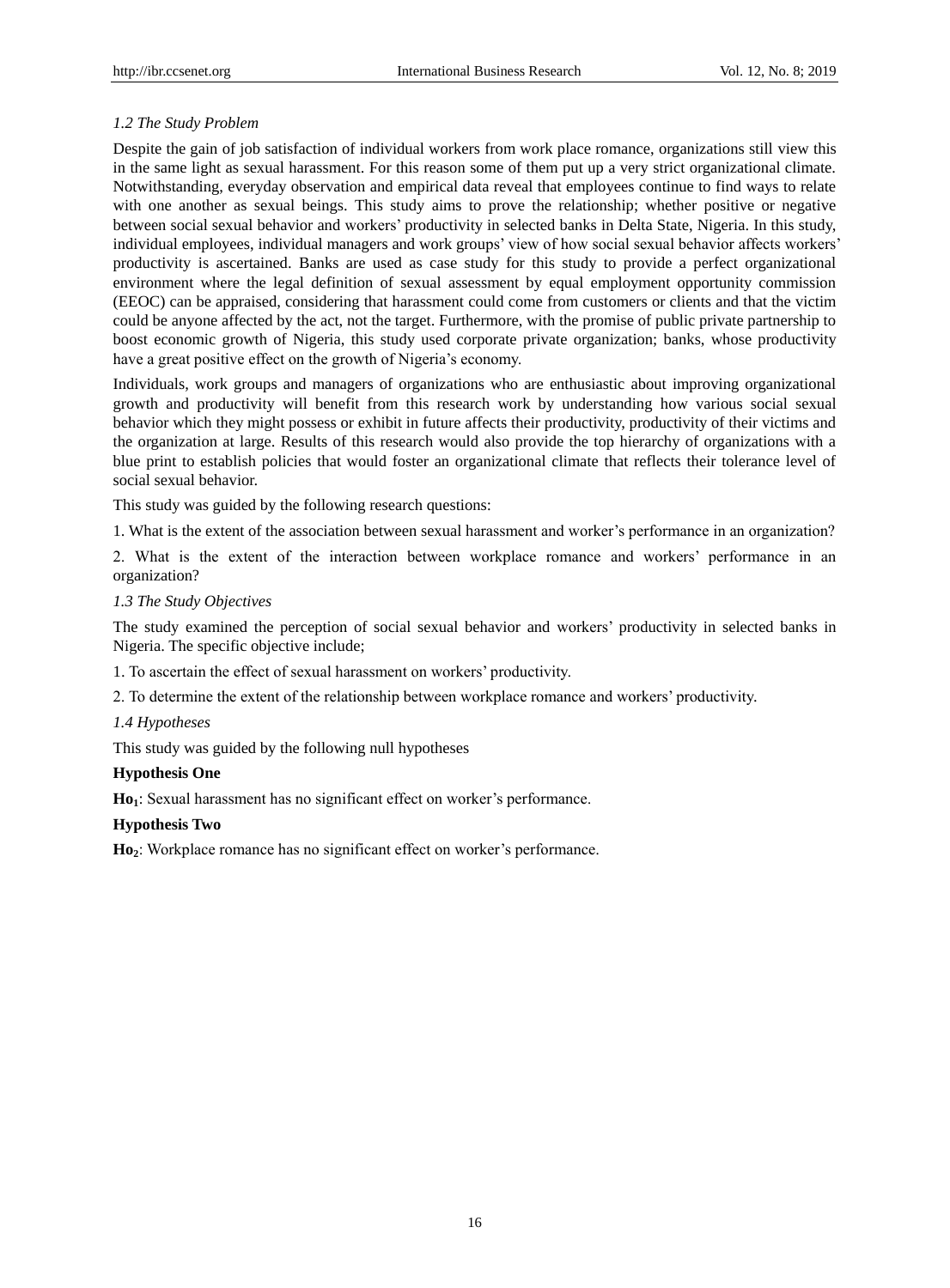

Figure 1. Conceptual framework

## **2. Review of Related Literature**

Despite the popularity of social sexual behavior over the last decades and its perceived importance in organizational productivity, existing literature still lack empirical evidence to back this up in a constantly changing social world. A lot of existing literature on social sexual behavior are opinion papers. To the best of the researchers' knowledge, most of the existing empirical literature were conducted decades ago when research on the concept began and might not suit the present economic and social perception of things. Notwithstanding, some recent empirical studies still exist. Merkin, (2008) examined the effects of sexual harassment on overall turnover intentions, absenteeism and job dissatisfaction. The study sample was made up of 8018 employees in three countries of Latin America, chosen by the International Labour Organization. Multivariate and logistic regression methods were employed in the study. Age, gender, education, marital status and race were employed as moderating variables. Result of the study revealed that though employees who were sexually harassed showed tendency of significant turnover intentions and absenteeism which are the most costly outcomes of sexual harassment, they did not experience increased job dissatisfaction. In line with the indifferent view of job dissatisfaction from this result, Berdahl & Aquino, (2009) examined the view of employees of; manufacturing firms, community service and universities, on their exposure and acceptance of social sexual behavior. The extent to which these behavior affects their psychological wellbeing was also examined. They study employed descriptive statistics and regression in analyzing the data acquired with a questionnaire. A total of 1238 respondents mostly populated by women across the three sectors of manufacturing, community services and university participated fully in the survey. About half of the population attested to exposure to sexual behavior within the last two years as of the time of the study. Though most respondents, both male and female attested to having fun with sexual behavior at work, the model of the authors predicted a negative effect on employee productivity and work in general.

Away from a general employee view of sexual harassment, Biggs, Matthewman, & Fultz, (2012) investigated the views of individual managers and employees on exposure to workplace romance. They further ascertained how these views would reflect in creating organizational policies. Qualitative research was used to generate data from 36 respondents comprising of 21 employees and 15 managers in the US and the UK. From their result, it was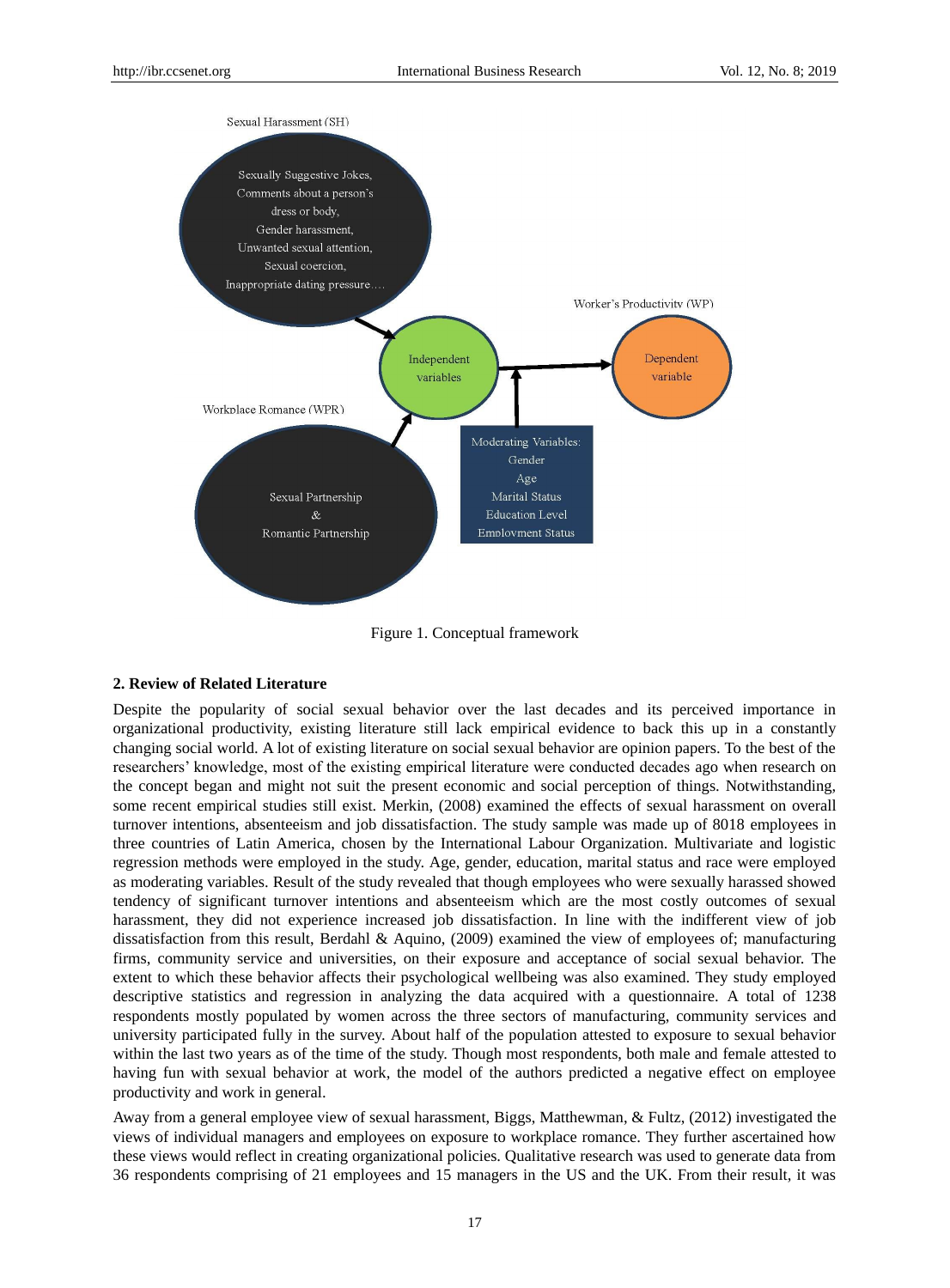concluded that organizational policies should accommodate workplace romance to some extent and not abolish it entirely. In the light of mild organizational policies that would accommodate workplace romance, Verhoef & Terblanche, (2015) studied the effect of dissolved workplace romance on the psychological functioning and the productivity of involved employees. The study followed a qualitative research approach in conducting a word and content analysis that covered employees' experiences and productivity psychological functioning in the workplace amidst a relationship breakdown. They found out that, in general, a breakdown of workplace romance would impact a negative psychology on the productivity of the employees involved, though the negative impact would vary from person to person and time.

From a diverse cultural perspective, Merkin & Shah, (2014) compared the impact of sexual harassment on various factors; job satisfaction, turnover intentions and absenteeism, that could affect employee performance in different working climates provided by Pakistan and the US. Copies of questionnaire were used as the key instrument for collecting data. The study drew samples from 146 health workers located in four cities of Pakistan and 102 students of New York in the US. Regression analysis was employed in testing the study hypotheses. From the result of the study, employees that experienced sexual harassment had greater dissatisfaction, turnover intentions and absenteeism in both countries. Though the rate of job dissatisfaction and absenteeism was higher for Pakistani employees than the US, most of the employees, especially women desist from direct approach in addressing sexual harassment so as to preserve certain cultural norms.

With the increasing perception of women being the core victims of sexual harassment, Idris, Adaja, Audu, & Aye, (2016) studied the causes and effects of sexual harassment on the performance of female employees in selected organizations in Kogi state, Nigeria. Data for the study was gotten primarily from 60 respondents using a questionnaire. The study reported rank difference to be the major cause of sexual harassment and it negative effect on the performance of female employee. Low ranked women were mostly reported to be victims of sexual harassment.

Most existing literature have focused on examining how sexual harassment as a key component of social sexual behavior has affected workers productivity with little focus on workplace romance. This study looks critically at both sexual harassment and workplace romance as components of social sexual behavior. This study is also designed to accommodate scenarios of social sexual behavior not just between workers of the same organization studied but involving customers and clients of the organization. Unlike most existing studies, the study population is divided into clusters of individual mangers, individual employees and work groups, to ascertain their perceived relationship between the variables of social sexual behavior discussed and workers' productivity.

Since culture plays a large part in what constitutes sexual harassment which is a key component of social sexual behavior, this work is carried out in a location; Delta State, Nigeria, different from what is obtainable in most existing literature.

#### **3. Study Methods**

#### *3.1 Population and Sample*

In this study, the survey research design was employed to investigate the perception of social sexual behavior and its effect on workers' productivity in delta state, Nigeria. This study was centered on three selected corporate organizations; first bank, fidelity bank, and union bank, randomly selected from three senatorial districts in Delta State, Nigeria. A total of 140respondents; 90employees and 50 customers, randomly sampled from the three selected corporate organizations was used as the study's sample size. Fifteen male and female employees belonging to the senior and junior rank were purposively sampled from each of the three selected organizations. The senior rank employees comprised of managers and heads of different work groups. Based on the sample size of the study, 140 copies of questionnaire were distributed to the selected respondents, out of which 110(78.6% response rate) copies comprising of response from 90 (100% response rate) employees and 20 (40% response rate) customers were found relevant for the study.

Data obtained were presented using the frequency tables and percentage method. Multiple regression was used in testing the hypotheses.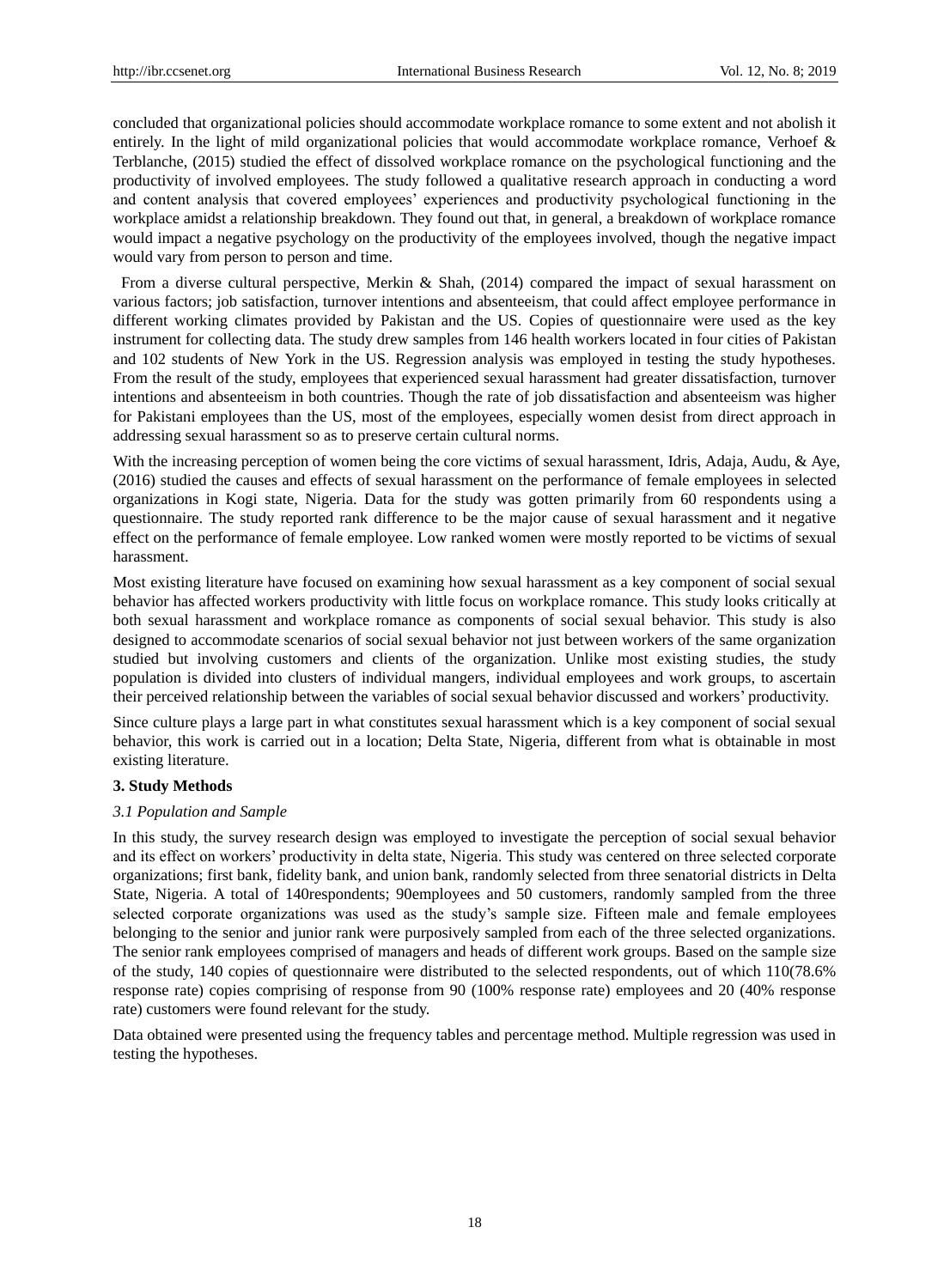#### Table 1. Representation of study sample

|                       | <b>Frequency</b> | <b>Percent</b> |
|-----------------------|------------------|----------------|
| <b>GENDER</b>         |                  |                |
| Male                  | 56               | 50.9           |
| Female                | 54               | 49.1           |
| Total                 | 110              | 100.0          |
|                       |                  |                |
| <b>AGE</b>            |                  |                |
| $20-30$ years         | 45               | 40.9           |
| 31-40 years           | 55               | 50.0           |
| $41-50$ years         | 10               | 9.1            |
| Total                 | 110              | 100.0          |
| <b>MARITAL STATUS</b> |                  |                |
| <b>SINGLE</b>         | 58               | 52.7           |
| Married               | 47               | 42.7           |
| Separated/divorced    | 5                | 4.6            |
| Total                 | 110              | 100.0          |
|                       |                  |                |
| <b>EDUCATIONAL</b>    |                  |                |
| <b>QUALIFICATION</b>  |                  |                |
| OND/NCE/O'LEVEL       | 53               | 48.2           |
| <b>B.Sc./HND</b>      | 47               | 42.7           |
| M.Sc./MBA             | 10               | 9.1            |
| Total                 | 110              | 100.0          |
| <b>EMPLOYMENT</b>     |                  |                |
| <b>STATUS</b>         |                  |                |
| <b>Senior Staff</b>   | 30               | 27.3           |
| Junior Staff          | 60               | 54.5           |
| Customer              | 20               | 18.2           |
| Total                 | 110              | 100.0          |
|                       |                  |                |

#### *3.2 Sources of Data Collection*

Primary date sourced by the use of copies of questionnaire issued to study sample of the selected corporate organizations in Delta State was used in this work.

*3.3 Evaluation of the Study Variables*

Social sexual behavior and workers' productivity was measured using multiple regression analysis.

## *3.4 Reliability of the Instrument*

A pilot study based on the test re-test method was adopted in confirming the effectiveness of the questionnaire in eliciting information required for the study. A value of 0.771 obtained from Cronbach-Alpha test revealed the research instrument to be reliable.

## *3.5 Statistical Methods*

To examine the hypotheses and study objectives, SPSS program was used on the data collected with the questionnaire. Frequencies, means, standard deviations and multiple regression were the statistical methods employed.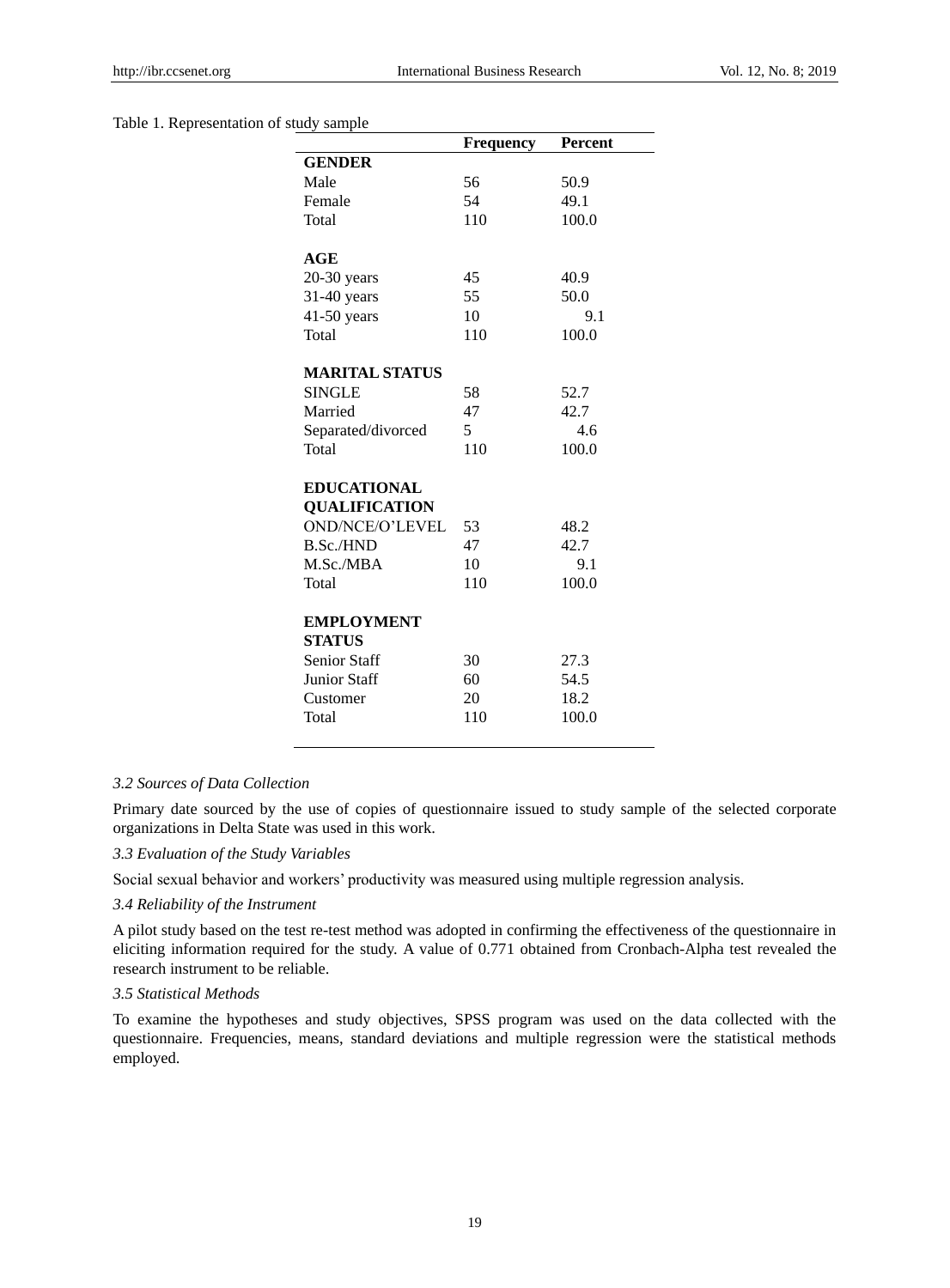#### **4. The Results**

The results of this study are presented as statistical characteristics of the study variables and regression analysis of the hypotheses of the study as presented in Table 2 and 3 respectively.

|  |  | Table 2. Statistical Representation of the study variables |
|--|--|------------------------------------------------------------|
|--|--|------------------------------------------------------------|

|            | N   | <b>Mean</b> | Std. dev. |  |
|------------|-----|-------------|-----------|--|
| <b>SH</b>  | 110 | 18.29       | 3.065     |  |
| <b>WPR</b> | 110 | 18.05       | 2.513     |  |
| WP         | 110 | 20.28       | 3.186     |  |

#### Table 3. Outcome of hypotheses testing

| <b>Hypotheses</b> |       | T.Sig. | <b>Outcome of</b> | <b>Outcome</b><br>H1 | of |
|-------------------|-------|--------|-------------------|----------------------|----|
|                   |       |        | Ho                |                      |    |
| H <sub>O</sub> 1  | 2.612 | .008   | Rejected          | accepted             |    |
| HO2               | 3.120 | .002   | Rejected          | Accepted             |    |

#### **Hypotheses One**

Multiple regression analysis was used to measure the productivity of workers in corporate organizations; banks. The relationship between sexual harassment (SH) and workers' productivity was measured by the first five questions (1-5) in the questionnaire.

Result of the relationship between SH and WP as shown in table 3 indicates a lesser significant value of 0.008 at a significant level of 0.05. As a result, the null hypotheses  $H_0$  was rejected while the alternative hypothesis  $H_i$ was accepted.

H0: Sexual harassment has no significant effect on workers' productivity.

Hi : Sexual harassment has significant effect on worker's productivity.

#### **Hypotheses Two**

The relationship between work place romance and workers' productivity was measured by questions 6-10 in the questionnaire. Result of the test as shown in table 3 indicates a t-statistics value of 3.120 and lesser probability value of 0.002 at a significant level of 0.05. As such,  $H_0$  being the null Hypotheses was rejected and  $H_i$ , the alternative hypotheses accepted.

 $H<sub>0</sub>$ : Workplace romance has no significant effect on workers' productivity.

Hi : Workplace romance has significant effect on worker's productivity.

# **5. Conclusions and Recommendations**

## *5.1 Conclusions*

The relationship between social sexual behavior; sexual harassment and work place romance, and workers' productivity of three corporate organizations in Delta State, Nigeria was examined in this study. Results from the study highlighted that a positive significant relationship exists between sexual harassment, work place romance and workers' productivity. From an individual employee and manager perspective, the study revealed that sexual harassments in the form of sexually suggestive jokes or comments about a person's dress or body, made in their presence or directed toward them could lead to demoralization of workers and poor interpersonal job performance between coworkers or of a worker towards a customer. This form of sexual harassment stress was judged to be mainly reported by women. The result obtained is therefore in line with EEOC definition of sexual harassment pertaining involvement of customers or clients of an organization.

Also revealed, is a possible loss of trust towards a coworkerif he/she dates a superior, mostespecially a supervisor. From the study, this type of work place romance tends to ignite the feeling of awkwardness and jealousy among other employees, thereby, leading to a failed interpersonal job performance and low productivity.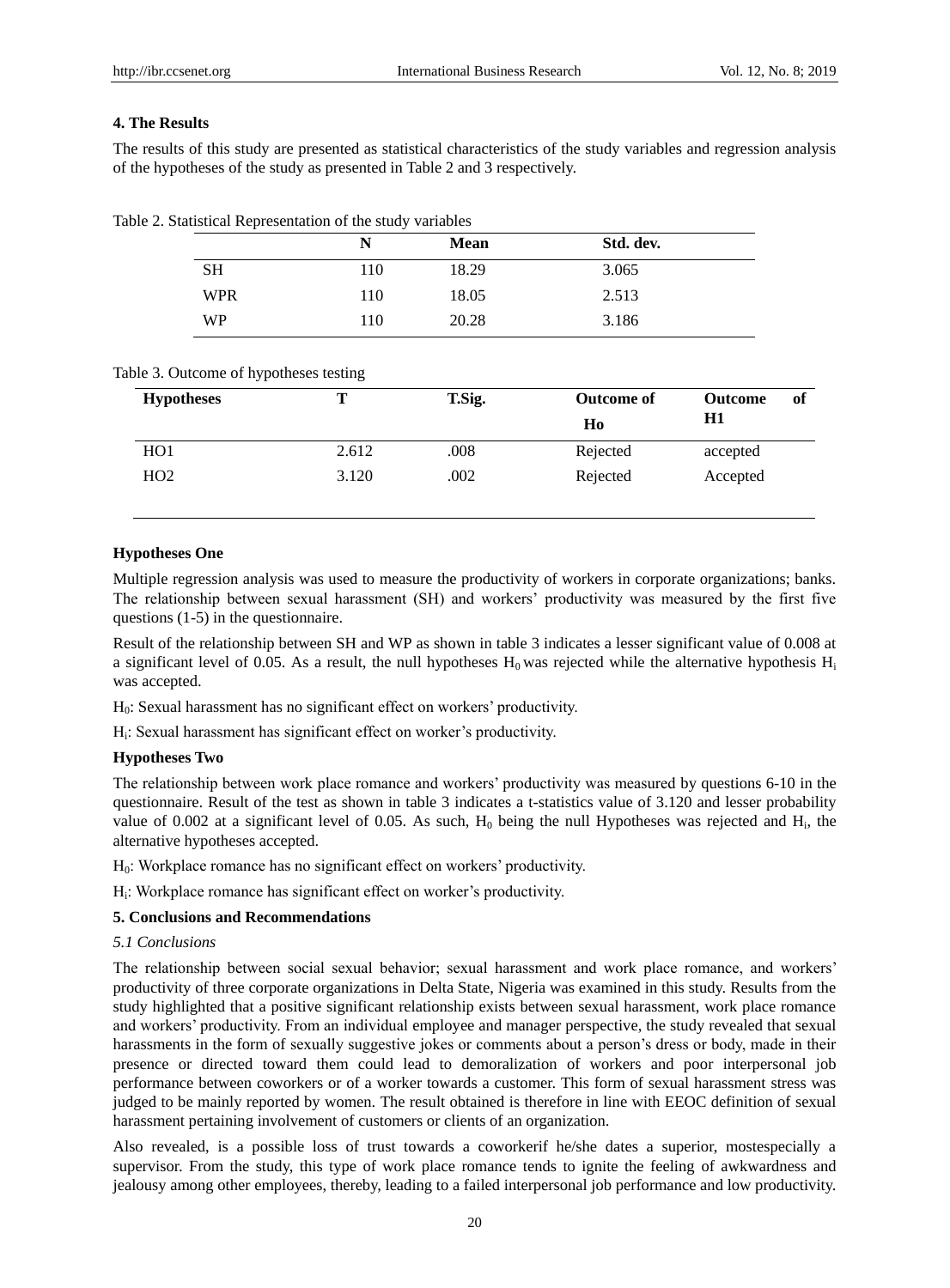Furthermore, workplace romance among members of a work group; creates a divided atmosphere by creating another cluster in the existing group, leads to employee distraction and reduce group creativity and intelligent thought process of handling tasks.

Nonetheless, workers that involve or empathize with workplace romance reported higher motivation, job satisfaction and increased productivity.

In general, individual employees, individual managers and work groups attest that sexual harassment affects a worker's emotional or physiological state, leading to job dissatisfaction and reduced organizational commitment. Even so, individual employees maintain an opposing view that it increases their personal productivity which is a function of organizational productivity.

## *5.2 Recommendation*

Based on the result of this study, the following recommendations were proposed;

Organizations should strictly adhere to rules and criteria for reward, promotion, disciplinary actions and training schedule, to avoid bias as a result of granted or requested sexual favor. To further ensure this strictness, organizations should incorporate an approach that decreases the hierarchical distinction in leader-follower relations by involving followers in committees in charge of exercises that involves reward, promotion, and disciplinary and training actions of workers.

Just as some organizations have defined their intolerance for family work place relationships, organizations have to also clearly define with penalties, their climate for work place romance, sexually suggestive jokes and gossips.

Training and sensitization on organization policies should be given at intervals to workers and customers, so as to; reduce the possibility of sexual harassment through unhealthy interpersonal relationship, recognize and report cases of sexual harassment by individuals who are not even the sufferers. Alongside this, reliable channels for counselling should be provided when sexual harassment occurs.

#### **References**

- Aquino, K., Sheppard, L., Watkins, M. B., O'Reilly, J., & Smith, A. (2014). Social sexual behavior at work. *Research in Organizational Behavior*, *34*, 217-236. https://doi.org/10.1016/J.RIOB.2014.02.001
- Berdahl, J. L., & Aquino, K. (2009). Sexual behavior at work: Fun or folly? *Journal of Applied Psychology*, *94*(1), 34-47. https://doi.org/10.1037/a0012981
- Biggs, D., Matthewman, L., & Fultz, C. (2012). Romantic relationships in organisational settings. *Gender in Management: An International Journal*, *27*(4), 271-285. https://doi.org/10.1108/17542411211244803
- Idris, H., Adaja, J., Audu, S., & Aye, G. (2016). Analysis of the Causes and Effects of Sexual Harassment on the Performance of Female Employees in Some selected Organizations in Kogi State, Nigeria. *International Journal of Democratic and Development Studies (IJDDS)*, *2*(2), 31-39. Retrieved from http://www.rcmss.com.
- Kime, P. (2014). Incidents of rape in military much higher than previously reported. Retrieved June 6, 2019, from Vienna. VA: Military Times website: https://www.militarytimes.com/2014/12/04/incidents-of-rape-in-military-much-higher-than-previously-rep orted/
- Merkin, R. (2008). The Impact of Sexual Harassment on Turnover Intentions, Absenteeism, and Job Satisfaction:Findings from Argentina, Brazil and Chile. *Journal of International Women's Studies*, *10*(2), 73-91. Retrieved from https://vc.bridgew.edu/jiws/vol10/iss2/7
- Merkin, R., & Shah, M. K. (2014). The impact of sexual harassment on job satisfaction, turnover intentions, and absenteeism: findings from Pakistan compared to the United States. *SpringerPlus*, *3*(1), 215. https://doi.org/10.1186/2193-1801-3-215
- Penn, N. (2014). "Son, Men Don't Get Raped." Retrieved June 6, 2019, from Gentlemen's Quarterly website: https://www.gq.com/story/male-rape-in-the-military
- Pierce, C. A., & Aguinis, H. (2009). Moving beyond a legal-centric approach to managing workplace romances: organizationally sensible recommendations for HR leaders. *Human Resource Management*, *48*(3), 447-464. https://doi.org/10.1002/hrm.20289
- Pierce, C. A., Karl, K. A., & Brey, E. T. (2012). Role of workplace romance policies and procedures on job pursuit intentions. *Journal of Managerial Psychology*, *27*(3), 237-263.